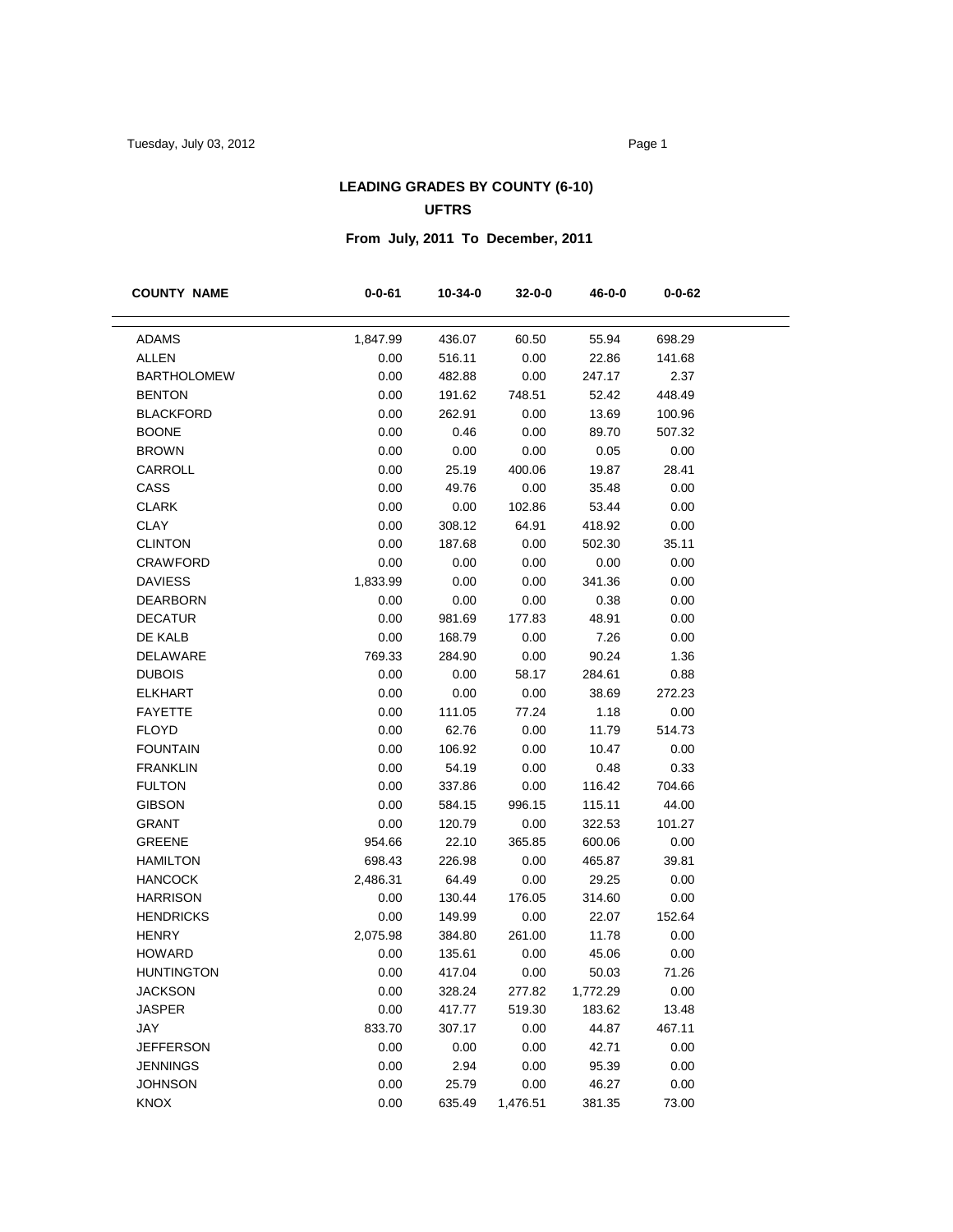# **LEADING GRADES BY COUNTY (6-10) UFTRS**

# **From July, 2011 To December, 2011**

| <b>COUNTY NAME</b> | $0 - 0 - 61$ | 10-34-0  | $32 - 0 - 0$ | 46-0-0 | $0 - 0 - 62$ |  |
|--------------------|--------------|----------|--------------|--------|--------------|--|
|                    |              |          |              |        |              |  |
| <b>KOSCIUSKO</b>   | 0.00         | 61.81    | 4,152.00     | 83.47  | 31.74        |  |
| LAGRANGE           | 0.00         | 250.08   | 0.00         | 0.85   | 224.35       |  |
| LAKE               | 0.00         | 116.05   | 0.00         | 37.43  | 0.00         |  |
| LA PORTE           | 0.00         | 1,018.46 | 695.31       | 633.49 | 14.83        |  |
| LAWRENCE           | 799.35       | 0.00     | 61.96        | 51.55  | 0.00         |  |
| <b>MADISON</b>     | 2,942.20     | 113.40   | 80.02        | 16.87  | 19.17        |  |
| <b>MARION</b>      | 0.00         | 1.63     | 0.00         | 149.74 | 0.00         |  |
| <b>MARSHALL</b>    | 0.00         | 308.40   | 0.00         | 35.64  | 872.05       |  |
| <b>MARTIN</b>      | 997.81       | 0.00     | 191.94       | 171.07 | 0.00         |  |
| <b>MIAMI</b>       | 0.00         | 329.00   | 0.00         | 696.05 | 0.63         |  |
| <b>MONROE</b>      | 0.00         | 1.50     | 0.00         | 0.00   | 0.00         |  |
| <b>MONTGOMERY</b>  | 0.00         | 2.61     | 116.49       | 24.27  | 414.16       |  |
| <b>MORGAN</b>      | 0.00         | 256.03   | 57.50        | 2.59   | 23.34        |  |
| <b>NEWTON</b>      | 0.00         | 840.82   | 1,292.28     | 58.41  | 176.03       |  |
| <b>NOBLE</b>       | 0.00         | 279.25   | 0.00         | 5.15   | 741.68       |  |
| OHIO               | 0.00         | 0.00     | 0.00         | 0.00   | 0.00         |  |
| ORANGE             | 0.00         | 0.00     | 0.00         | 16.33  | 0.00         |  |
| <b>OWEN</b>        | 0.00         | 0.00     | 0.00         | 4.11   | 0.00         |  |
| <b>PARKE</b>       | 0.00         | 148.87   | 0.00         | 18.72  | 0.00         |  |
| PERRY              | 0.00         | 0.00     | 25.00        | 0.00   | 0.00         |  |
| <b>PIKE</b>        | 0.00         | 0.00     | 78.92        | 78.73  | 0.00         |  |
| <b>PORTER</b>      | 0.00         | 1,084.18 | 0.00         | 239.44 | 0.00         |  |
| <b>POSEY</b>       | 0.00         | 8.57     | 433.36       | 56.84  | 0.00         |  |
| <b>PULASKI</b>     | 0.00         | 144.23   | 0.00         | 25.48  | 193.17       |  |
| <b>PUTNAM</b>      | 0.00         | 193.14   | 0.00         | 28.77  | 170.18       |  |
| <b>RANDOLPH</b>    | 2,236.87     | 1,175.10 | 0.00         | 44.68  | 0.00         |  |
| <b>RIPLEY</b>      | 0.00         | 39.91    | 0.00         | 91.71  | 0.00         |  |
| <b>RUSH</b>        | 960.08       | 126.26   | 0.00         | 1.55   | 0.00         |  |
| <b>ST JOSEPH</b>   | 0.00         | 268.77   | 23.06        | 113.87 | 0.00         |  |
| <b>SCOTT</b>       | 0.00         | 0.00     | 0.00         | 17.06  | 0.00         |  |
| <b>SHELBY</b>      | 0.00         | 4.97     | 0.00         | 5.38   | 0.00         |  |
| <b>SPENCER</b>     | 0.00         | 311.29   | 266.45       | 65.50  | 4.63         |  |
| <b>STARKE</b>      | 1,648.20     | 450.72   | 84.01        | 342.50 | 15.75        |  |
| <b>STEUBEN</b>     | 0.00         | 143.73   | 0.00         | 0.60   | 137.60       |  |
| <b>SULLIVAN</b>    | 0.00         | 23.60    | 940.70       | 92.68  | 0.00         |  |
| SWITZERLAND        | 0.00         | 0.00     | 0.00         | 0.00   | 0.00         |  |
| <b>TIPPECANOE</b>  | 0.00         | 113.49   | 0.00         | 43.05  | 240.42       |  |
| <b>TIPTON</b>      | 0.00         | 303.46   | 0.00         | 64.38  | 0.00         |  |
| <b>UNION</b>       | 0.00         | 93.25    | 0.00         | 7.84   | 0.00         |  |
| VANDERBURGH        | 0.00         | 30.27    | 51.57        | 56.60  | 0.00         |  |
| <b>VERMILLION</b>  | 0.00         | 102.79   | 0.00         | 16.53  | 8.20         |  |
| <b>VIGO</b>        | 0.00         | 7.82     | 0.00         | 270.89 | 0.00         |  |